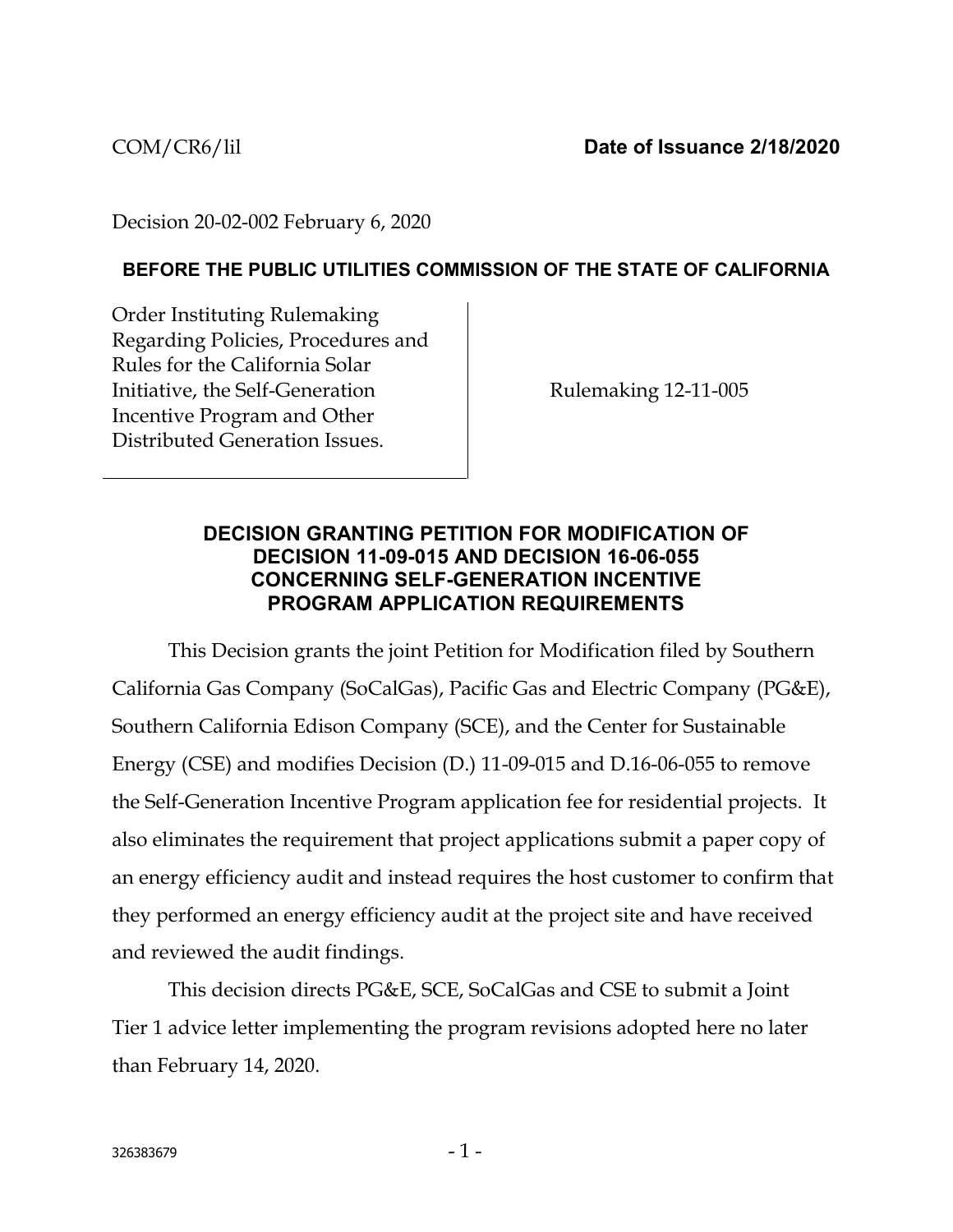This proceeding is closed.<sup>1</sup>

## **1. Background**

 $\overline{a}$ 

Between 2004 and 2016, the California Public Utilities Commission (Commission) instated and modified an application fee for Self-Generation Incentive Program (SGIP) projects on several different occasions. In 2004, the Commission instructed the SGIP Working Group to develop an application fee for all SGIP applications received after January 2005 to deter "phantom projects."2 The Commission subsequently removed the fee, but then Decision (D.) 11-09-015 reinstated the fee at an amount equal to one percent of the requested incentive amount.<sup>3</sup> Ordering Paragraph 1(l) of D.16-06-055 raised the application fee to five percent of the total project cost. SGIP program administrators (PAs) refund SGIP project application fees upon completion and verification of an installed project.<sup>4</sup>

D.11-09-015 at 62 and A-5 requires applicants to obtain and submit an energy efficiency audit to SGIP PAs. D.11-09-015 requires that SGIP applicants perform all measures recommended in the audit report with a return on investment (ROI) of two years or less. Ordering Paragraph 1(j) of D.16-06-055 removed the "two-year requirement" but retained the energy efficiency audit requirement.

On September 17, 2019, Southern California Gas Company, Pacific Gas and Electric Company, Southern California Edison Company and the Center for

<sup>&</sup>lt;sup>1</sup> We expect to open a new proceeding in 2020 to continue implementation of SGIP.

<sup>2</sup> D.04-12-045, Order to Modify the Self-Generation Incentive Program and Implement Assembly Bill 1685, December 16, 2004, pages 24-25.

<sup>3</sup> D.11-09-015 at 65; see also D.11-09-015, Attachment A, at 5.

<sup>4</sup> SGIP Handbook at 48, available here: [https://www.selfgenca.com/home/resources/.](https://www.selfgenca.com/home/resources/)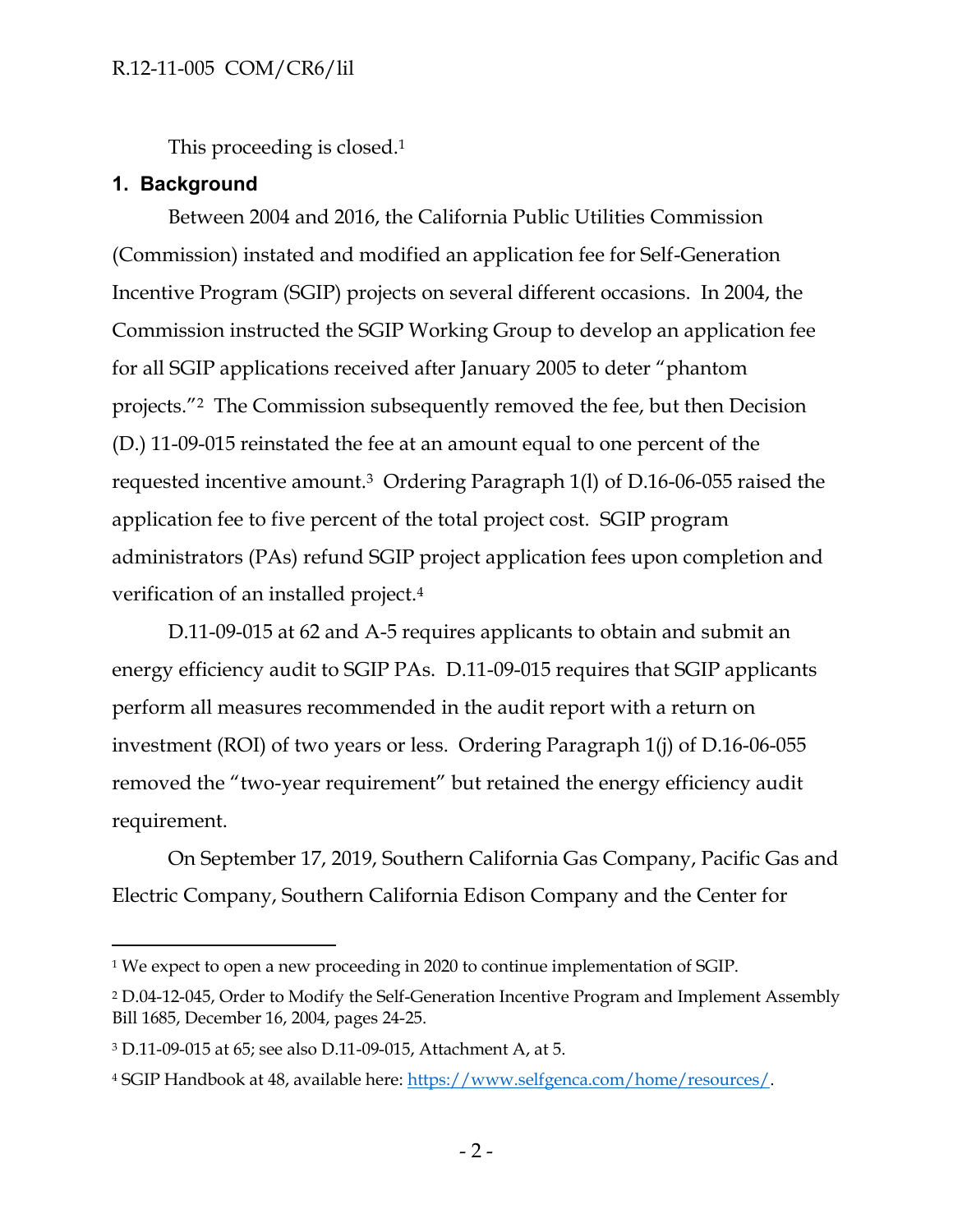#### R.12-11-005 COM/CR6/lil

Sustainable Energy (collectively petitioners) filed a *Joint Petition for Modification of Decisions 11-09-015 and 16-06-055 Concerning the Self-Generation Incentive Program Application Requirements* (Joint PFM). The Joint PFM states that the residential energy storage market has changed significantly since the Commission adopted the five percent application fee in 2016 and requests that the Commission modify D.11-09-015 and D.16-06-055 to eliminate the application fee for all SGIP residential applications.

The Joint PFM offers several arguments for why the fee is no longer needed for residential projects. First, the Joint PFM states that the number of residential SGIP applications has increased significantly in the last two years and this has increased the administrative burden of processing and refunding the fee. Second, the Joint PFM states that an application for an average residential system incentive of about \$7,000 would forfeit just \$350 if the application is withdrawn. The Joint PFM states that this is not a significant deterrent and such systems have a low attrition rate in any case. Finally, the Joint PFM argues that the potential benefit of the fee for residential projects is outweighed by the administrative burden of processing thousands of application fee payments and returns.

The Joint PFM also requests that the Commission modify D.11-09-015 and D.16-06-055 to eliminate the requirement that SGIP participants submit a paper copy of an energy efficiency audit or its summary as part of the SGIP application process. Both residential and non-residential project applications are currently required to submit a paper energy efficiency audit form with a project Reservation Request Form or at the Proof of Project Milestone stage. The Joint PFM instead proposes that the Commission require the project host customer to attest as part of the legally binding Reservation Request Form that they performed an energy efficiency audit at the project site and received and

- 3 -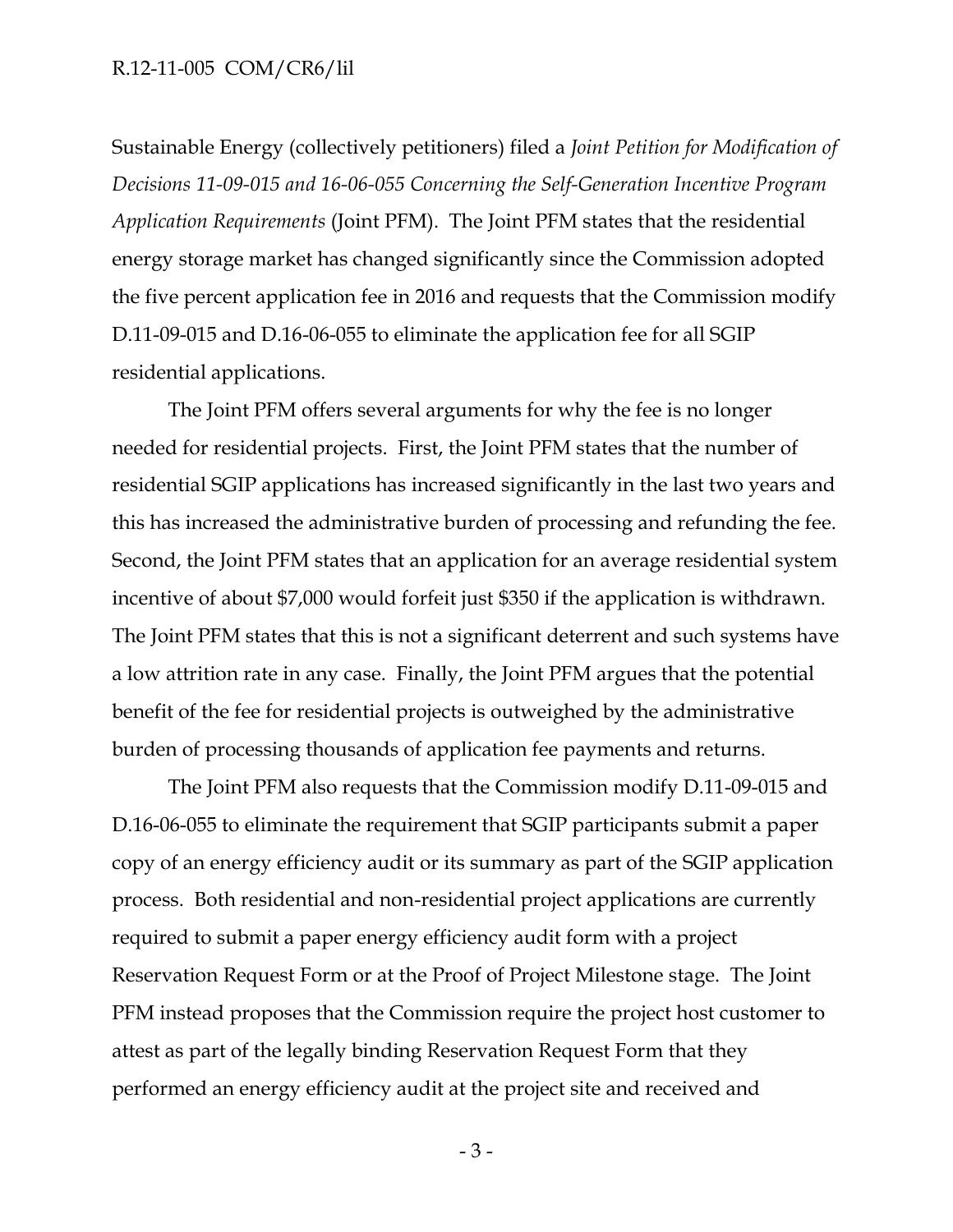## R.12-11-005 COM/CR6/lil

reviewed the findings of the audit. The Joint PFM states that making this change will help streamline the SGIP application process while ensuring that SGIP participants have reviewed the energy efficiency audit and contemplated the recommended energy efficiency measures.

On October 16, 2019, the California Energy Storage Alliance (CESA) filed comments on the Joint PFM. CESA supports the proposed modifications, stating that they are sensible, justified and support SGIP efficiency.

The Joint PFM requests that the Commission grant the petitioners leave to file the Joint PFM in accordance with Rule 16.4(d) of the Commission's Rules of Practice and Procedure (Rules). Rule 16.4(d) requires parties to file and serve their petition within one year of the effective date of the decision proposed to be modified or to explain why this did not occur if the filing date falls after one year has elapsed. The Joint PFM explains that SGIP has undergone substantial revisions since its inception and that neither the Commission nor parties to R.10-05-004 or R.12-11-005 could have anticipated how requirements adopted in 2011 or 2016 might impact the program in 2019.

## **2. Jurisdiction**

Public Utilities Code Section 379.6 requires the Commission to establish and oversee the SGIP to increase deployment of distributed generation and energy storage systems.

## **3. Issues Before the Commission**

The issue before the Commission in this Decision is:

- Should the Commission modify D.11-09-015 and D.16-06-055 to eliminate the application fee for all SGIP residential applications?
- Should the Commission modify D.11-09-015 and D.16-06-055 to eliminate the requirement that SGIP participants submit a paper copy of the energy efficiency audit or its summary as part of the SGIP application process?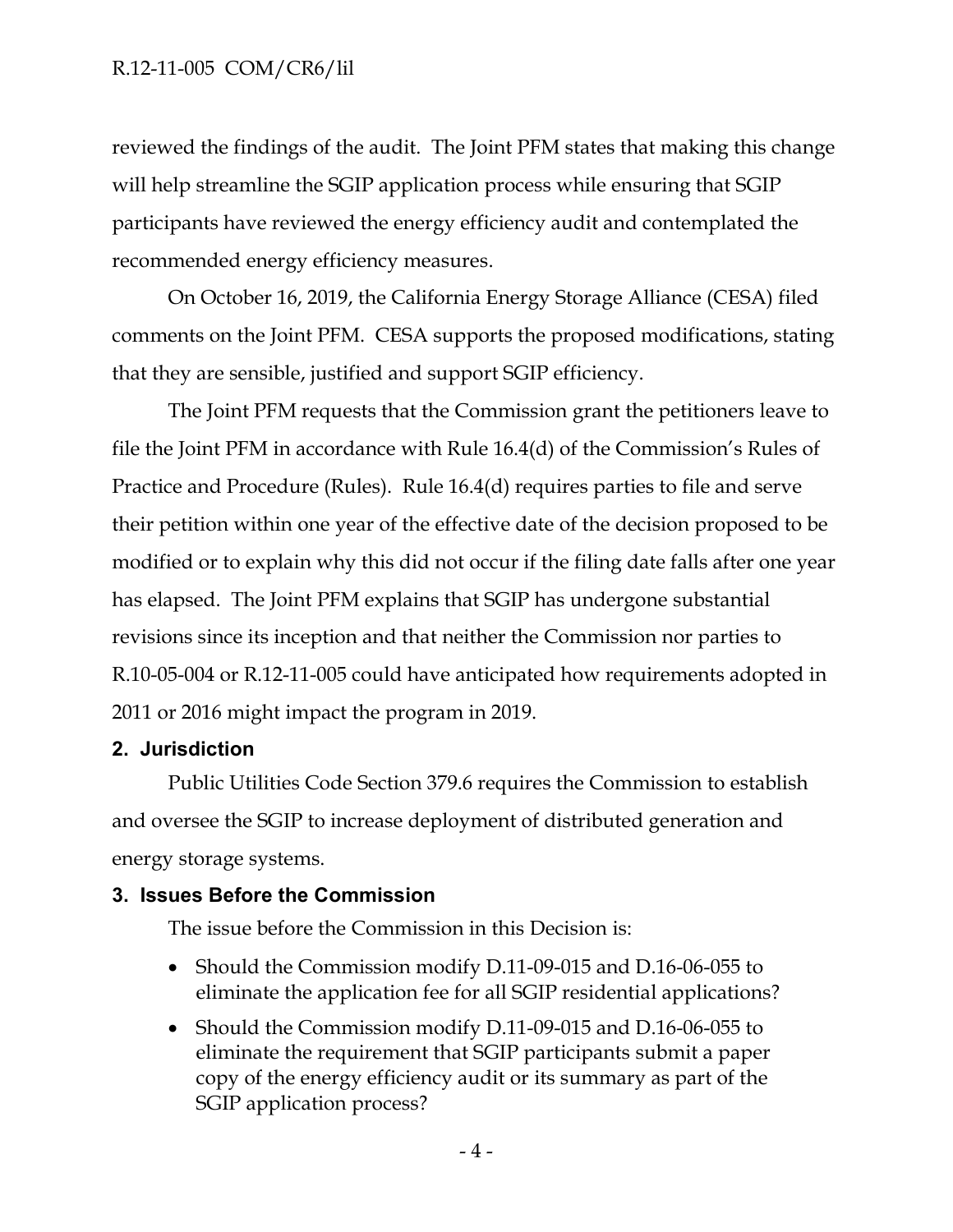• Should the Commission grant the petitioning parties leave to file the Joint PFM under Rule 16.4(d)?

# **4. Discussion**

 $\overline{a}$ 

This decision modifies D.11-09-015 and D.16-06-055 to eliminate the application fee for all SGIP residential projects and to eliminate the requirement for all SGIP participants that they submit a paper copy of the energy efficiency audit or its summary as part of the SGIP application process. Both changes will help reduce the time and transaction costs involved with applying for SGIP incentives. The five percent application fee for residential projects is no longer necessary because of low residential application attrition rates. <sup>5</sup> Eliminating the fee requirement will help reduce administrative burden. We note that residential SGIP projects include projects smaller, equal to and larger than 10 kilowatts (kW) as long as the system is installed and connected to a residential meter.6 We modify D.11-09-015 and D.16-06-055 to eliminate the application fee for all SGIP residential projects.

We are also persuaded that requiring the SGIP project host customer to attest as part of the Reservation Request Form that they performed an energy efficiency audit at the project site and received and reviewed the findings of the audit is sufficient to ensure that audits continue to be conducted and reviewed by SGIP applicants prior to installation of storage systems. We modify D.11-09-015 and D.16-06-055 to eliminate the requirement that SGIP participants submit a paper copy of the energy efficiency audit or its summary as part of the

<sup>5</sup> In 2018 and 2019, 622 residential storage equity and small residential storage projects were cancelled out of 11,136 total projects submitted in these residential storage incentive categories, equating to a less than 5.6 percent attrition rate. SGIP Weekly Statewide Report accessed December 9, 2019, available here: [https://www.selfgenca.com/home/resources/.](https://www.selfgenca.com/home/resources/)

<sup>6</sup> SGIP Handbook at 24-25, available here [https://www.selfgenca.com/home/resources/.](https://www.selfgenca.com/home/resources/)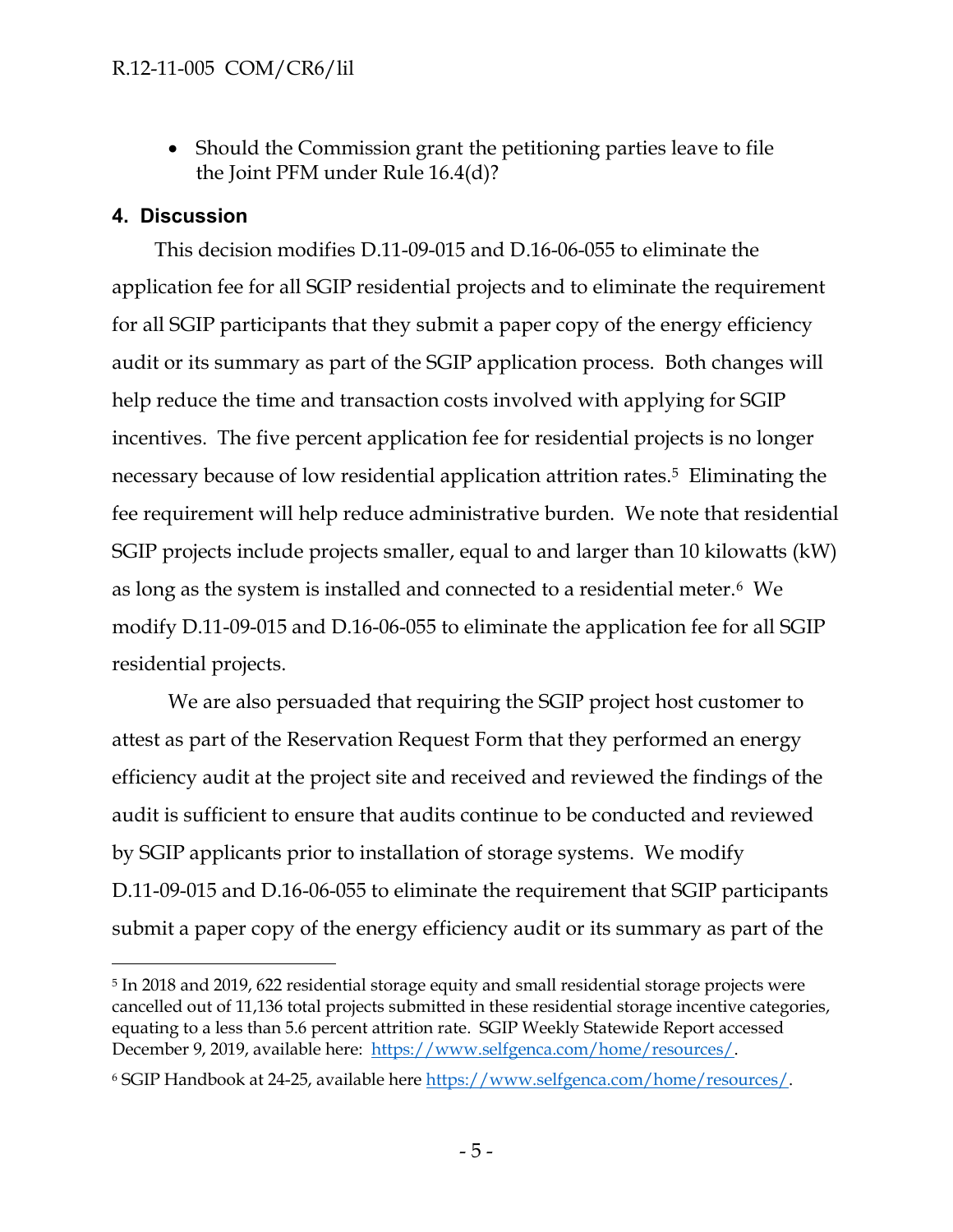SGIP application process. Instead, SGIP PAs shall require the project host customer to attest as part of the Reservation Request Form that they performed an energy efficiency audit at the project site address and received and reviewed the findings of the audit.

We agree with the petitioners that neither the Commission nor the parties could have anticipated how SGIP requirements adopted in 2011 and 2016 might impact program administration in 2019. We grant the petitioners leave to file the Joint PFM more than one year after the effective date of the decision proposed to be modified as provided for in Rule 16.4(d).

## **5. Comments on Proposed Decision**

 $\overline{a}$ 

The proposed decision of Commissioner Rechtschaffen in this matter was mailed to the parties in accordance with Section 311 of the Public Utilities Code and comments were allowed under Rule 14.3. Comments were filed on January 22, 2020 by GRID Alternatives (GRID) and the California Solar & Storage Association (CALSSA). No party opposed the request.

GRID and CALSSA support the proposed decision's modifications to the SGIP handbook. CALSSA notes that the proposed decision did not stipulate a process for the SGIP PAs to implement the program revisions and requests that the final decision require the SGIP PAs to submit a Tier 1 advice letter by February 14, 2020. CALSSA states that this is just before the February 18, 2020 date identified by the SGIP PAs as the date they plan to begin accepting residential applications for the equity and equity resiliency budgets. <sup>7</sup> CALSSA observes that SGIP PA submittal of a Tier 1 advice letter with an effective date of February 14, 2020 would allow new residential equity resiliency budget

<sup>7</sup> CALSSA references the SGIP PAs' December 5, 2019 letter to Commission Executive Director Alice Stebbins requesting an extension of time to file advice letters pursuant to D.19-09-027.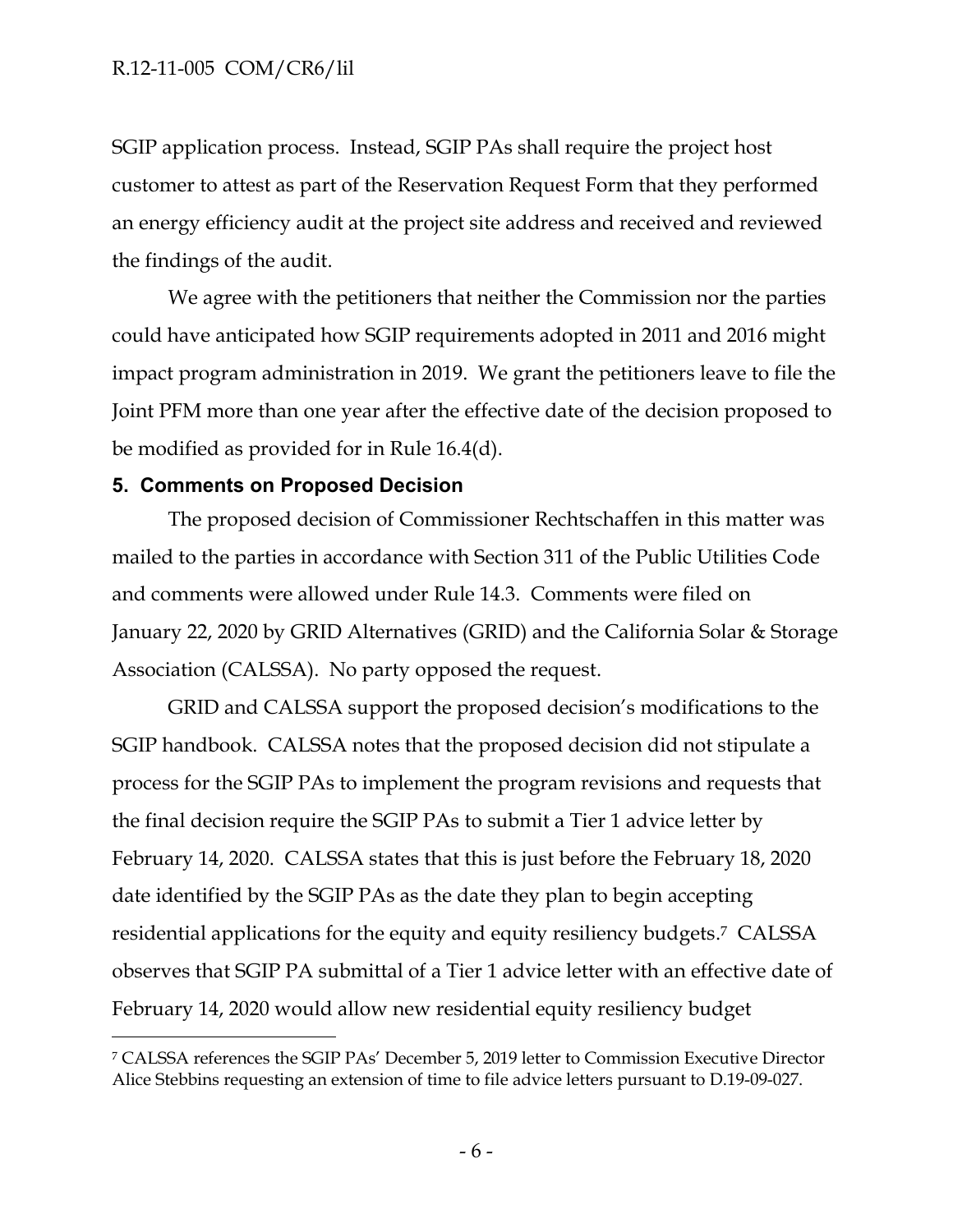applications to avoid being subject to fee requirements that will be discontinued just a few weeks later under the typical 30-day advice letter submittal period.

The final decision requires SGIP PAs to submit a Joint Tier 1 advice letter no later than February 14, 2020 to implement the program revisions adopted in this decision. The SGIP PAs Joint PFM also requested approval for submittal of a Tier 1 advice letter to implement the proposed program revisions. In addition, D.20-01-021 requires the SGIP PAs to launch the equity resiliency budget program no later than March 1, 2020. Requiring a Joint Tier 1 advice letter here no later than February 14, 2020 date will ensure that the program revisions adopted in this decision apply to applications for residential equity resiliency project incentives when that program launches, regardless of whether the launch date is in mid-February 2020 or March 1, 2020.

# **6. Assignment of Proceeding**

Clifford Rechtschaffen is the assigned Commissioner and Cathleen A. Fogel is the assigned Administration Law Judge in this proceeding.

## **Findings of Fact**

1. The five percent SGIP residential project application fee is no longer necessary because of low residential application attrition rates.

2. Eliminating the SGIP application fee for residential projects reduces administrative burden.

3. Residential projects include any size project that is installed and connected to a residential meter.

4. Requiring a SGIP project host customer to attest as part of the Reservation Request Form that they performed an energy efficiency audit at the project site and received and reviewed the findings of the audit is sufficient to ensure that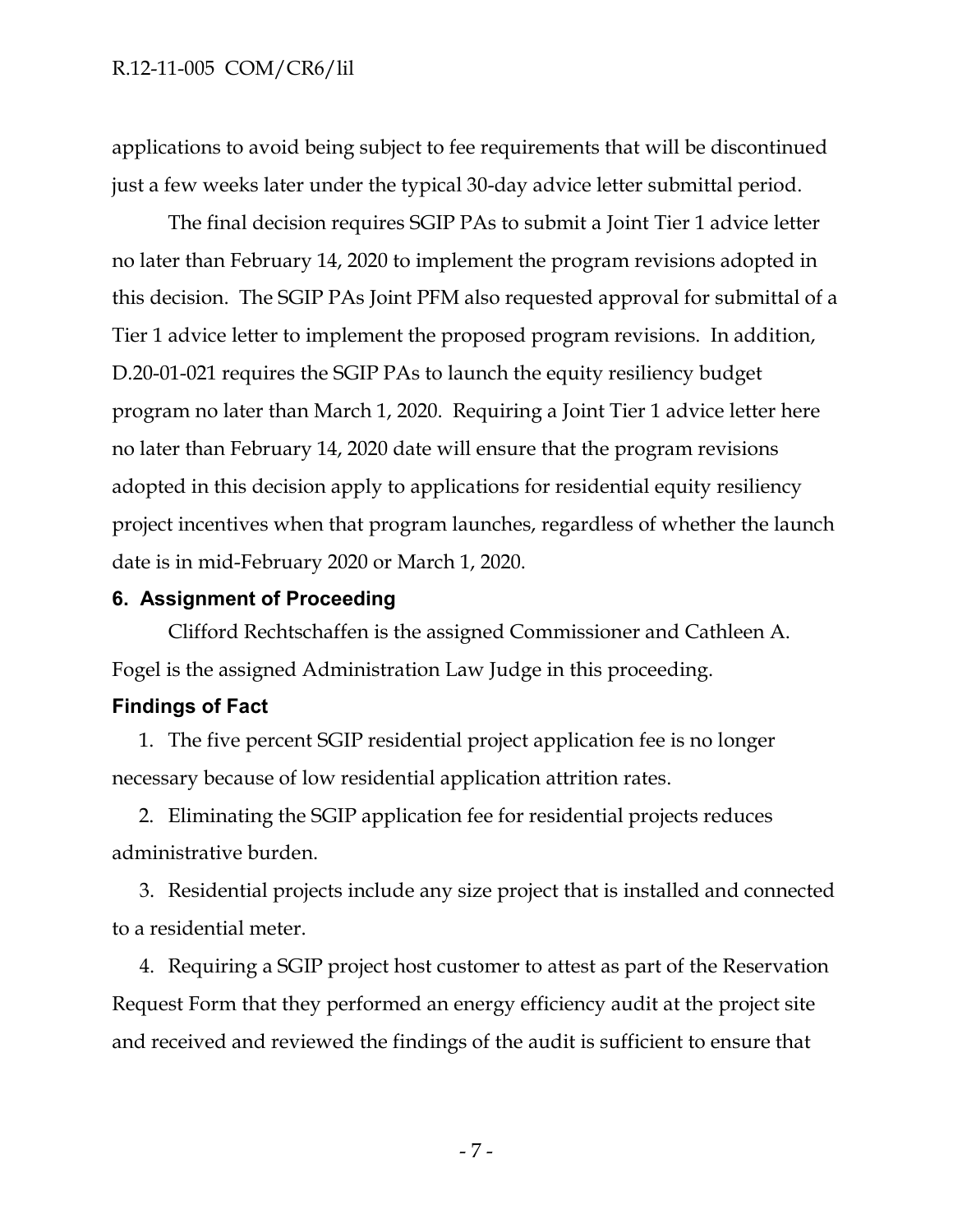#### R.12-11-005 COM/CR6/lil

energy efficiency audits continue to be conducted and reviewed by applicants prior to installation of storage systems.

5. The modifications proposed in the Joint PFM will help reduce the time and transaction costs involved with applying for SGIP incentives and can be eliminated without impeding the safety requirements or effectiveness of the program.

6. Neither the Commission nor the parties could have anticipated how SGIP requirements adopted in 2011 and 2016 might impact program administration in 2019, which justifies petitioners filing the Joint PFM more than one year after the effective date of the decisions proposed to be modified.

7. Requiring the SGIP PAs to submit a Joint Tier 1 advice letter by February 14, 2020 will ensure that the program revisions adopted here are applicable to residential equity resiliency budget applications when that new budget launches in early 2020.

#### **Conclusions of Law**

1. The Commission should modify D.11-09-015 and D.16-06-055 to eliminate the application fee for all SGIP residential projects.

2. The Commission should modify D.11-09-015 and D.16-06-055 to eliminate the requirement that SGIP non-residential and residential participants submit a paper copy of the energy efficiency audit or its summary as part of the SGIP application process and should instead require the project host customer to attest as part of the Reservation Request Form that they performed an energy efficiency audit at the project site address and received and reviewed the findings of the audit.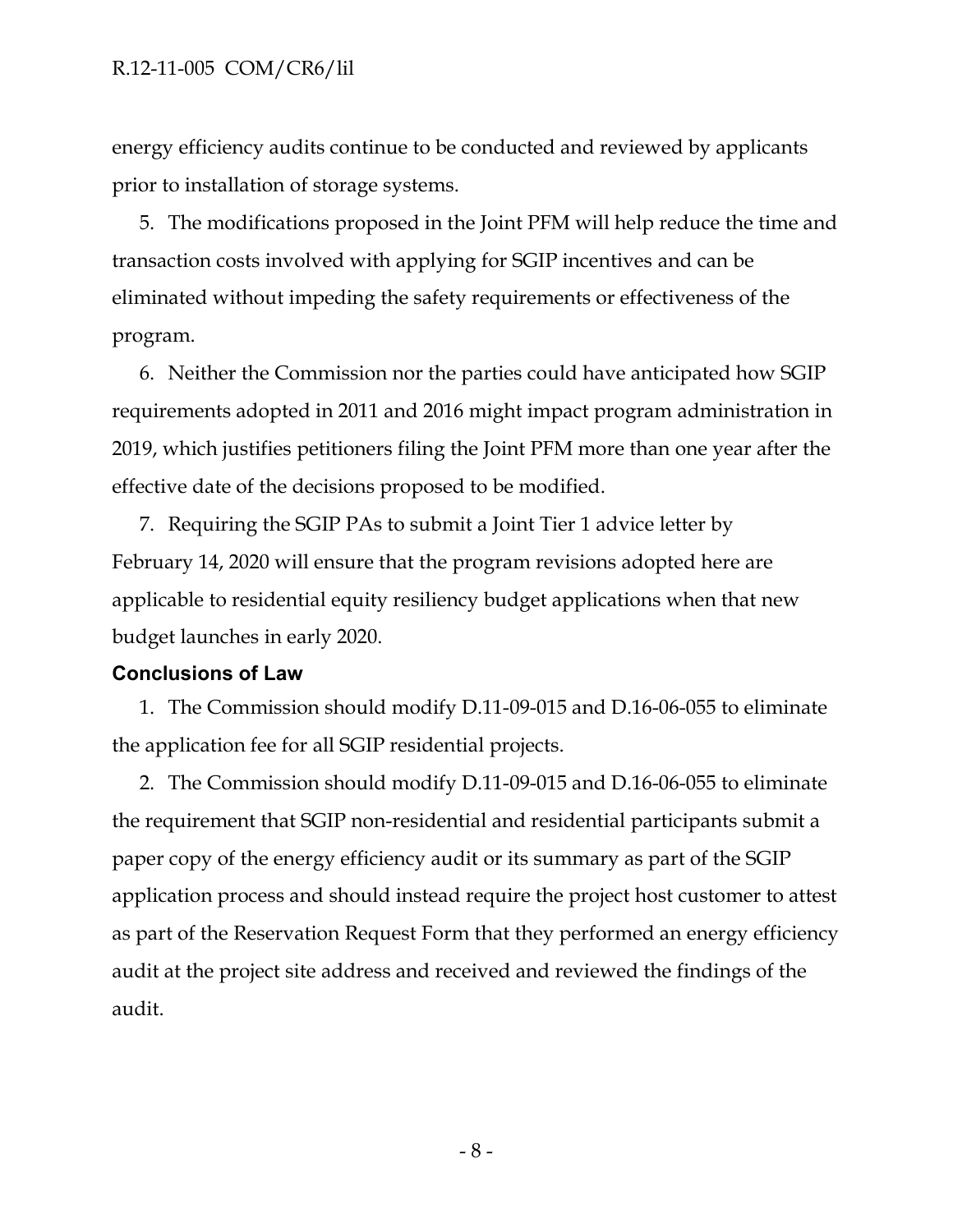3. The Commission should grant petitioners leave to file the Joint PFM more than one year of the effective date of the decision proposed to be modified as provided for in Rule 16.4(d).

4. The Commission should direct the SGIP PAs to submit a Joint Tier 1 advice letter implementing the program revisions adopted here in the SGIP handbook no later than February 14, 2020.

#### **O R DER**

#### **IT IS ORDERED** that:

1. We modify Decision (D.) 16-06-055, Ordering Paragraph 1(l), and D.11-09-015 A-5, to eliminate the application fee for Self-Generation Incentive Program residential project applications, regardless of system size.

2. We modify Decision (D.) 11-09-015, A-5 and page 62, and D.16-06-055, Ordering Paragraph 1(j), to eliminate the requirement that non-residential and residential Self-Generation Incentive Program (SGIP) participants submit a paper copy of the energy efficiency audit or its summary as part of the SGIP application process and instead require the project host customer to attest as part of the Reservation Request Form that they performed an energy efficiency audit at the project site address and received and reviewed the findings of the audit.

3. We grant the petitioning parties leave to file the *Joint Petition for Modification of Decisions 11-09-015 and 16-06-055 Concerning the Self-Generation Incentive Program Application Requirements* more than one year of the effective date of the decisions proposed to be modified as provided for in the Rule 16.4(d) of Commission's Rules of Practice and Procedure.

4. Pacific Gas and Electric Company, Southern California Edison Company, Southern California Gas Company and Center for Sustainable Energy shall

- 9 -